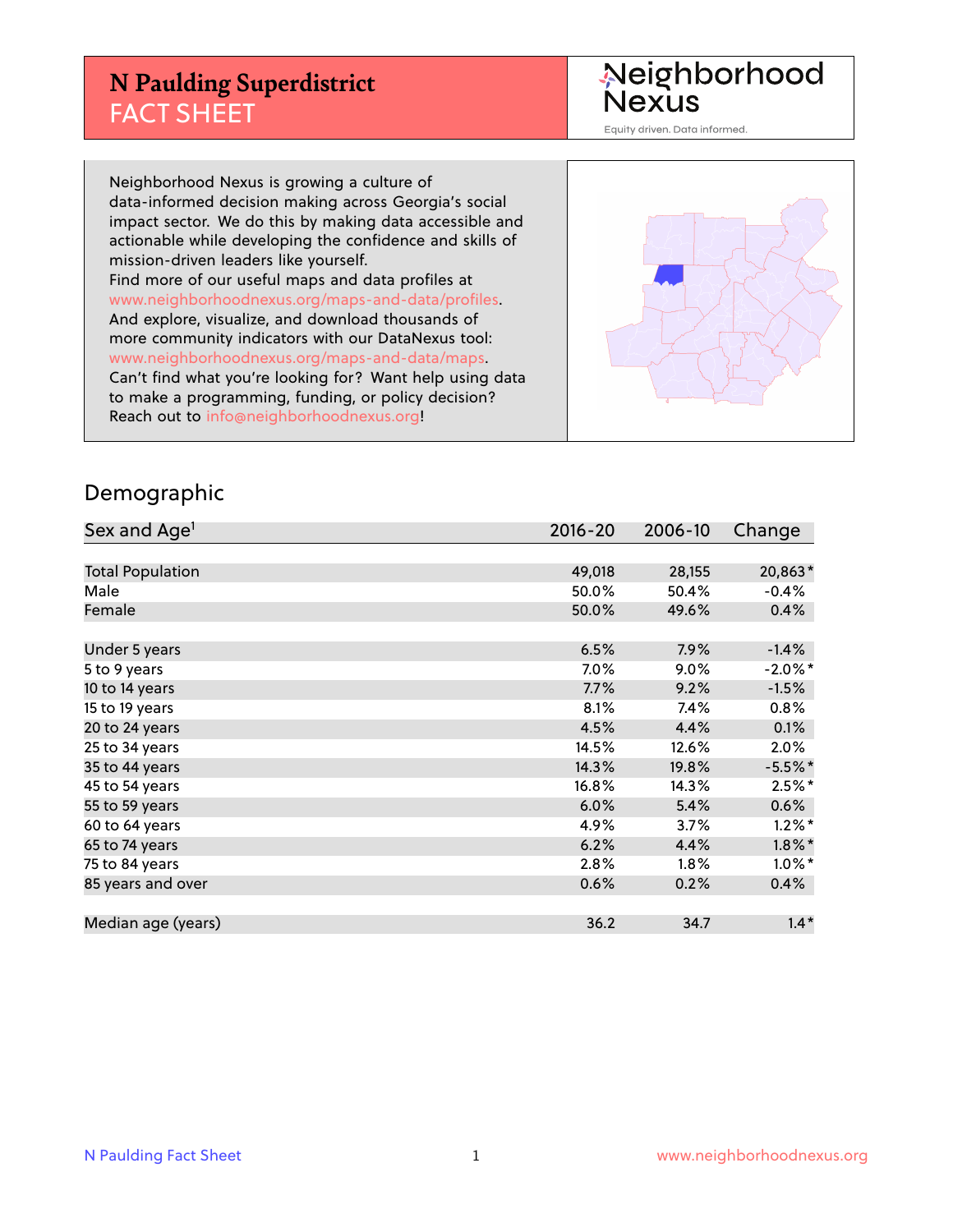# Demographic, continued...

| Race <sup>2</sup>                                            | $2016 - 20$ | 2006-10 | Change             |
|--------------------------------------------------------------|-------------|---------|--------------------|
| Total population                                             | 49,018      | 28,155  | 20,863*            |
| One race                                                     | 96.8%       | 96.6%   | 0.2%               |
| White                                                        | 80.4%       | 89.0%   | $-8.5%$ *          |
| <b>Black or African American</b>                             | 14.0%       | 5.6%    | $8.4\%$ *          |
| American Indian and Alaska Native                            | 0.1%        | 0.3%    | $-0.2%$            |
| Asian                                                        | 1.7%        | 1.1%    | 0.6%               |
| Native Hawaiian and Other Pacific Islander                   | 0.0%        | 0.0%    | 0.0%               |
| Some other race                                              | 0.6%        | 0.7%    | $-0.1%$            |
| Two or more races                                            | 3.2%        | 3.4%    | $-0.2%$            |
| Race alone or in combination with other race(s) <sup>3</sup> | $2016 - 20$ | 2006-10 | Change             |
|                                                              |             |         |                    |
| Total population                                             | 49,018      | 28,155  | 20,863*            |
| White                                                        | 83.5%       | 92.3%   | $-8.9\%$ *         |
| <b>Black or African American</b>                             | 15.4%       | 6.0%    | $9.3\%$ *          |
| American Indian and Alaska Native                            | 0.7%        | 1.4%    | $-0.7%$            |
| Asian                                                        | 2.0%        | 2.3%    | $-0.4%$            |
| Native Hawaiian and Other Pacific Islander                   | 0.0%        | 0.1%    | $-0.1%$            |
| Some other race                                              | 2.0%        | 1.5%    | 0.4%               |
|                                                              |             |         |                    |
| Hispanic or Latino and Race <sup>4</sup>                     | $2016 - 20$ | 2006-10 | Change             |
|                                                              |             |         |                    |
| Total population                                             | 49,018      | 28,155  | 20,863*            |
| Hispanic or Latino (of any race)                             | 6.4%        | 4.2%    | $2.3\%$ *          |
| Not Hispanic or Latino                                       | 93.6%       | 95.8%   | $-2.3\%$ *         |
| White alone                                                  | 74.9%       | 86.5%   | $-11.7%$           |
| Black or African American alone                              | 13.9%       | 5.6%    | $8.4\%$ *          |
| American Indian and Alaska Native alone                      | 0.1%        | 0.2%    | $-0.1%$            |
| Asian alone                                                  | 1.7%        | 1.1%    | 0.6%               |
| Native Hawaiian and Other Pacific Islander alone             | 0.0%        | 0.0%    | 0.0%               |
| Some other race alone                                        | 0.1%        | 0.0%    | 0.0%               |
| Two or more races                                            | 2.8%        | 2.3%    | 0.5%               |
| U.S. Citizenship Status <sup>5</sup>                         | $2016 - 20$ | 2006-10 | Change             |
|                                                              |             |         |                    |
| Foreign-born population                                      | 3,370       | 1,027   | $2,343*$           |
| Naturalized U.S. citizen                                     | 66.5%       | 51.3%   | 15.2%              |
| Not a U.S. citizen                                           | 33.5%       | 48.7%   | $-15.2%$           |
| Citizen, Voting Age Population <sup>6</sup>                  | $2016 - 20$ | 2006-10 | Change             |
|                                                              |             |         |                    |
| Citizen, 18 and over population<br>Male                      | 35,000      | 19,059  | 15,941*<br>$-0.5%$ |
|                                                              | 49.3%       | 49.9%   |                    |
| Female                                                       | 50.7%       | 50.1%   | 0.5%               |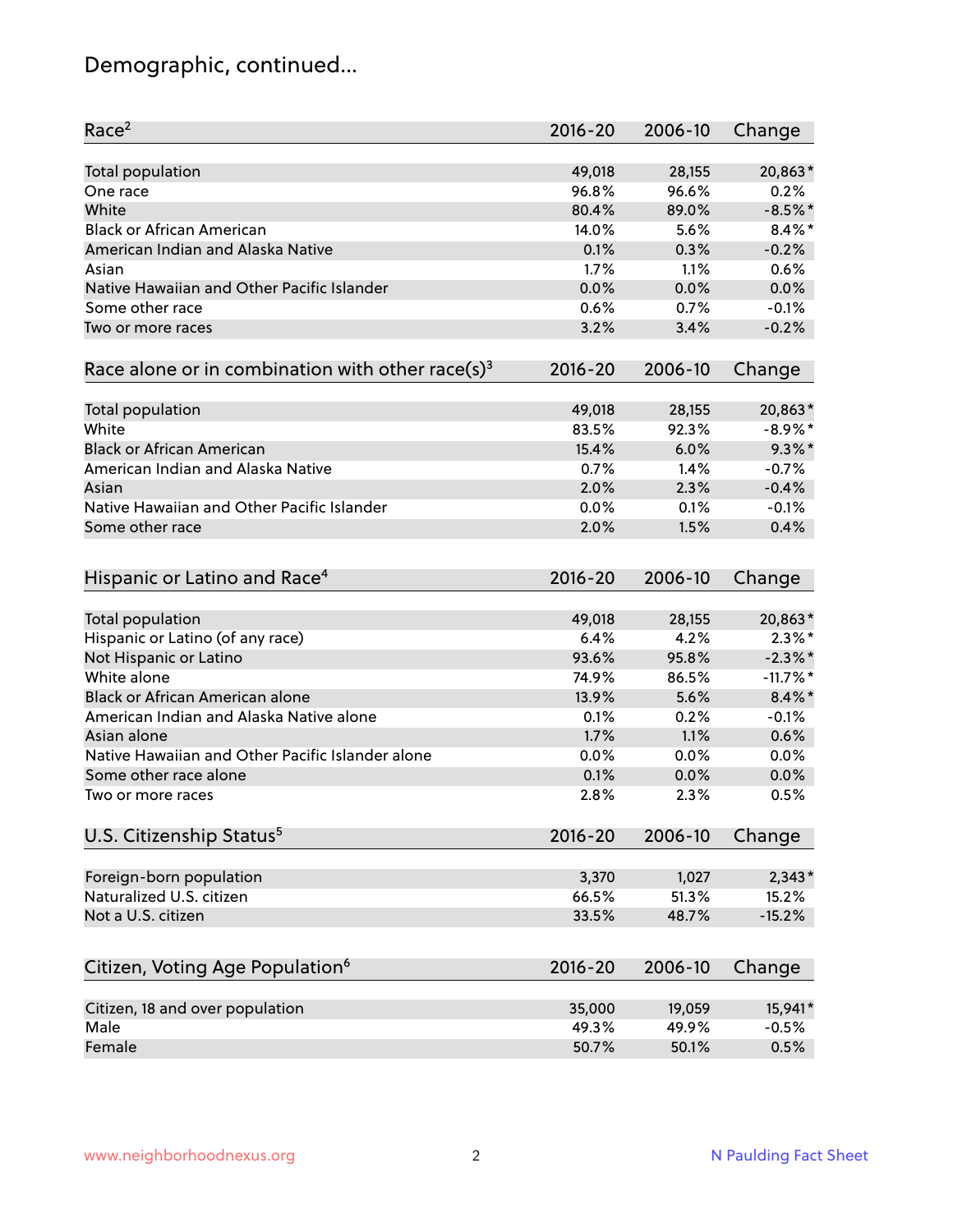#### Economic

| Income <sup>7</sup>                                 | $2016 - 20$ | 2006-10 | Change     |
|-----------------------------------------------------|-------------|---------|------------|
|                                                     |             |         |            |
| All households                                      | 15,641      | 9,061   | 6,580*     |
| Less than \$10,000                                  | 2.4%        | 2.0%    | 0.4%       |
| \$10,000 to \$14,999                                | 1.0%        | 0.7%    | 0.3%       |
| \$15,000 to \$24,999                                | 4.6%        | 4.8%    | $-0.2%$    |
| \$25,000 to \$34,999                                | 4.4%        | 3.6%    | 0.8%       |
| \$35,000 to \$49,999                                | 8.5%        | 14.9%   | $-6.4\%$ * |
| \$50,000 to \$74,999                                | 16.7%       | 20.1%   | $-3.3%$    |
| \$75,000 to \$99,999                                | 14.7%       | 19.9%   | $-5.2%$ *  |
| \$100,000 to \$149,999                              | 27.3%       | 25.4%   | 1.9%       |
| \$150,000 to \$199,999                              | 12.0%       | 5.4%    | $6.5%$ *   |
| \$200,000 or more                                   | 8.5%        | 3.2%    | $5.3\%$ *  |
| Median household income (dollars)                   | 96,204      | 79,965  | 16,238*    |
| Mean household income (dollars)                     | 104,761     | 87,135  | 17,625*    |
| With earnings                                       | 89.5%       | 90.5%   | $-1.0%$    |
| Mean earnings (dollars)                             | 101,872     | 87,168  | 14,704*    |
| <b>With Social Security</b>                         | 23.4%       | 17.3%   | $6.1\%$ *  |
| Mean Social Security income (dollars)               | 23,996      | 15,849  | 8,146*     |
| With retirement income                              | 17.3%       | 13.0%   | $4.2\%$ *  |
| Mean retirement income (dollars)                    | 23,869      | 18,132  | $5,737*$   |
| With Supplemental Security Income                   | $3.2\%$     | 2.5%    | 0.7%       |
| Mean Supplemental Security Income (dollars)         | 7,690       | 7,919   | $-229$     |
| With cash public assistance income                  | 1.7%        | 1.3%    | 0.4%       |
| Mean cash public assistance income (dollars)        | 130         | 5,914   | $-5,784*$  |
| With Food Stamp/SNAP benefits in the past 12 months | 4.3%        | 3.5%    | 0.8%       |
|                                                     |             |         |            |
| Families                                            | 13,282      | 7,809   | $5,473*$   |
| Less than \$10,000                                  | 1.1%        | 1.9%    | $-0.9%$    |
| \$10,000 to \$14,999                                | 1.1%        | 0.5%    | 0.6%       |
| \$15,000 to \$24,999                                | 4.0%        | 3.9%    | 0.1%       |
| \$25,000 to \$34,999                                | 4.1%        | 4.4%    | $-0.3%$    |
| \$35,000 to \$49,999                                | 8.1%        | 13.3%   | $-5.2\%$ * |
| \$50,000 to \$74,999                                | 15.5%       | 19.0%   | $-3.5%$    |
| \$75,000 to \$99,999                                | 16.4%       | 21.6%   | $-5.2%$ *  |
| \$100,000 to \$149,999                              | 26.7%       | 26.7%   | $-0.1%$    |
| \$150,000 to \$199,999                              | 14.1%       | 6.0%    | $8.1\%$ *  |
| \$200,000 or more                                   | 8.9%        | 2.5%    | $6.4\%$ *  |
| Median family income (dollars)                      | 99,461      | 82,956  | 16,505*    |
| Mean family income (dollars)                        | 109,668     | 88,950  | 20,718*    |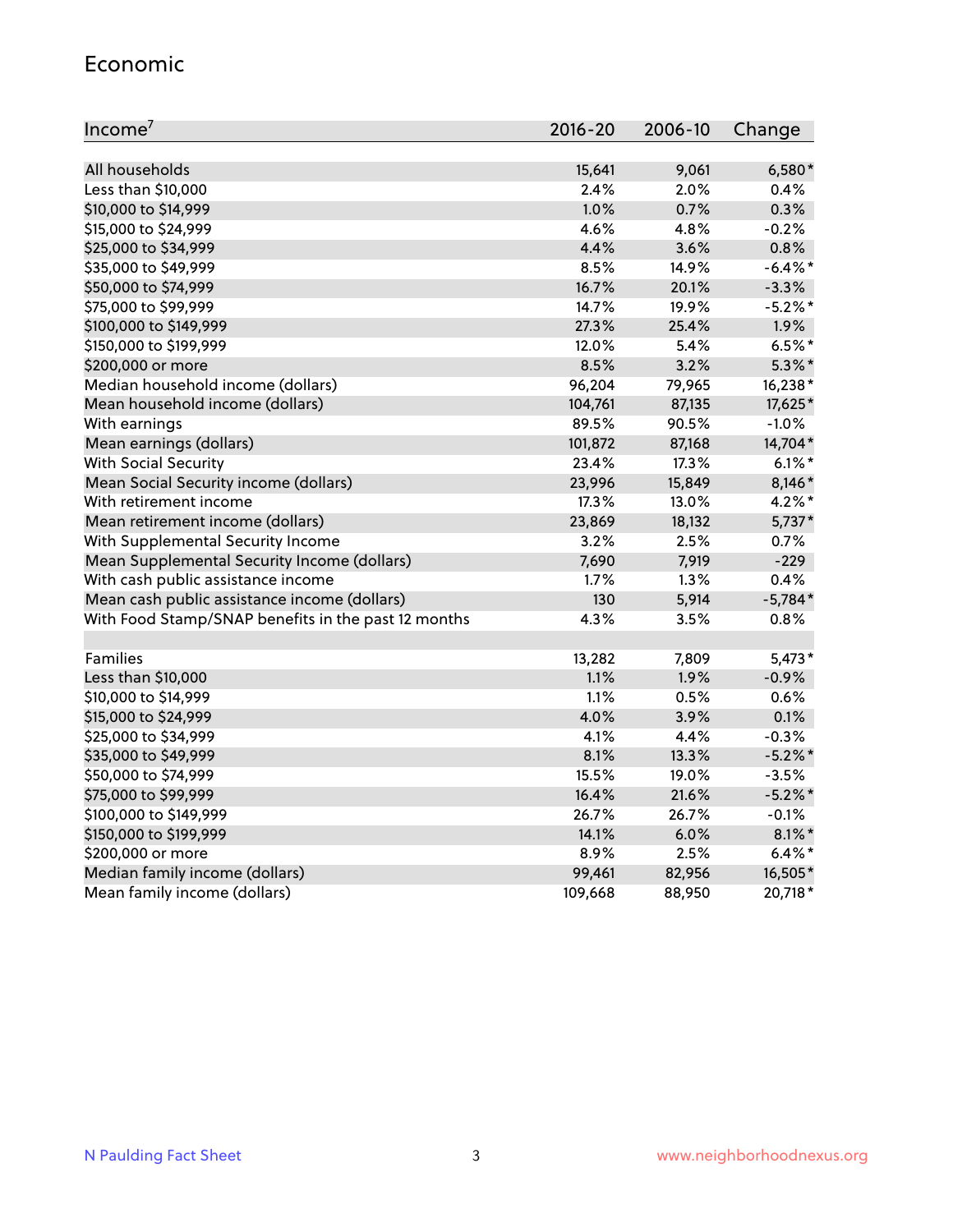#### Economic, continued...

| Income, continued <sup>8</sup>                                        | $2016 - 20$ | 2006-10 | Change    |
|-----------------------------------------------------------------------|-------------|---------|-----------|
|                                                                       |             |         |           |
| Nonfamily households                                                  | 2,359       | 1,252   | $1,107*$  |
| Median nonfamily income (dollars)                                     | 55,227      | 51,625  | 3,602     |
| Mean nonfamily income (dollars)                                       | 64,488      | 66,831  | $-2,343$  |
|                                                                       |             |         |           |
| Median earnings for workers (dollars)                                 | 43,252      | 42,592  | 660       |
| Median earnings for male full-time, year-round workers<br>(dollars)   | 67,292      | 58,809  | 8,483*    |
| Median earnings for female full-time, year-round workers<br>(dollars) | 49,185      | 43,936  | $5,249*$  |
| Per capita income (dollars)                                           | 33,856      | 28,392  | 5,465*    |
| Families and People Below Poverty Level <sup>9</sup>                  | $2016 - 20$ | 2006-10 | Change    |
|                                                                       |             |         |           |
| <b>All families</b>                                                   | 4.3%        | 3.9%    | 0.3%      |
| With related children under 18 years                                  | 5.3%        | 5.0%    | 0.4%      |
| With related children under 5 years only                              | 4.9%        | 5.4%    | $-0.5%$   |
| Married couple families                                               | 3.9%        | 2.7%    | 1.2%      |
| With related children under 18 years                                  | 5.1%        | 2.6%    | 2.5%      |
| With related children under 5 years only                              | 0.0%        | 1.1%    | $-1.1%$   |
| Families with female householder, no husband present                  | 7.6%        | 15.1%   | $-7.5%$   |
| With related children under 18 years                                  | 11.1%       | 21.6%   | $-10.5%$  |
| With related children under 5 years only                              | 31.8%       | 68.9%   | $-37.1%$  |
|                                                                       |             |         |           |
| All people                                                            | 6.1%        | 4.9%    | 1.2%      |
| Under 18 years                                                        | 6.6%        | 6.6%    | 0.0%      |
| Related children under 18 years                                       | 6.6%        | 6.2%    | 0.4%      |
| Related children under 5 years                                        | 2.2%        | 6.2%    | $-4.0%$   |
| Related children 5 to 17 years                                        | 8.1%        | 6.2%    | 1.9%      |
| 18 years and over                                                     | 5.9%        | 4.2%    | 1.7%      |
| 18 to 64 years                                                        | 5.8%        | 3.9%    | 2.0%      |
| 65 years and over                                                     | 6.3%        | 6.9%    | $-0.6%$   |
| People in families                                                    | 5.0%        | 4.4%    | 0.7%      |
| Unrelated individuals 15 years and over                               | 17.5%       | 11.3%   | $6.2\%$ * |
|                                                                       |             |         |           |
| Non-Hispanic white people                                             | 6.7%        | 4.8%    | 1.9%      |
| Black or African-American people                                      | 0.7%        | 4.1%    | $-3.4%$   |
| Asian people                                                          | 37.5%       | $0.0\%$ | 37.5%     |
| Hispanic or Latino people                                             | 1.0%        | 4.6%    | $-3.7%$   |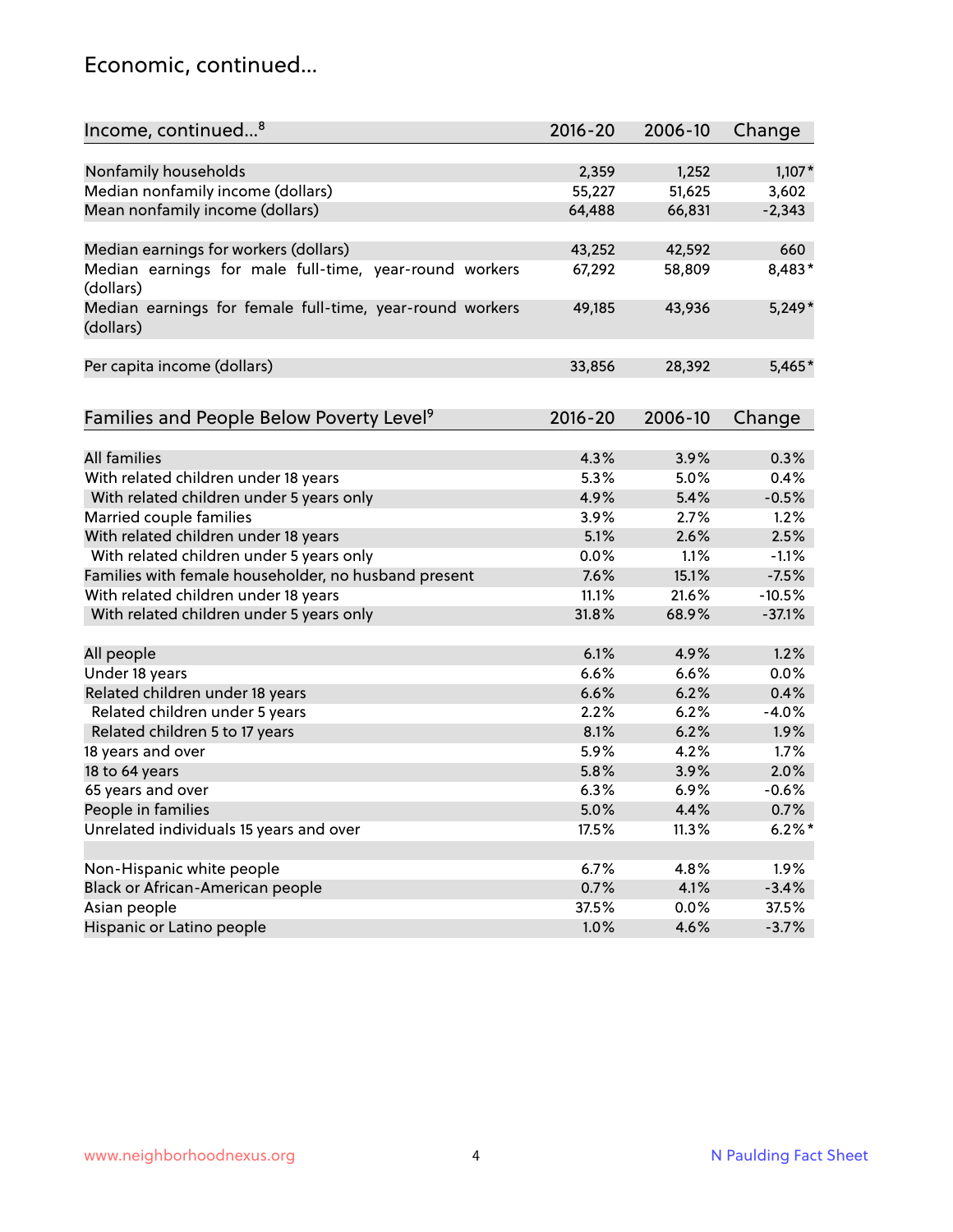## Employment

| Employment Status <sup>10</sup>                               | $2016 - 20$  | 2006-10       | Change                |
|---------------------------------------------------------------|--------------|---------------|-----------------------|
|                                                               |              |               |                       |
| Population 16 years and over                                  | 37,832       | 20,323        | 17,509*               |
| In labor force                                                | 68.0%        | 72.6%         | $-4.6%$               |
| Civilian labor force                                          | 67.8%        | 72.2%         | $-4.4%$               |
| Employed                                                      | 64.4%        | 67.7%         | $-3.3%$               |
| Unemployed                                                    | 3.4%         | 4.5%          | $-1.1%$               |
| <b>Armed Forces</b>                                           | 0.2%         | 0.4%          | $-0.2%$               |
| Not in labor force                                            | 32.0%        | 27.4%         | 4.6%                  |
| Civilian labor force                                          | 25,648       | 14,677        | 10,971*               |
| <b>Unemployment Rate</b>                                      | 5.1%         | 6.2%          | $-1.2%$               |
|                                                               |              |               |                       |
| Females 16 years and over                                     | 19,207       | 10,013        | $9,194*$              |
| In labor force                                                | 60.1%        | 65.7%         | $-5.6%$               |
| Civilian labor force                                          | 60.1%        | 65.7%         | $-5.6%$               |
| Employed                                                      | 58.0%        | 61.8%         | $-3.8%$               |
| Own children of the householder under 6 years                 | 3,772        | 2,713         | $1,059*$              |
| All parents in family in labor force                          | 58.8%        | 65.8%         | $-7.0%$               |
|                                                               |              |               |                       |
| Own children of the householder 6 to 17 years                 | 8,836        | 5,664         | $3,172*$              |
| All parents in family in labor force                          | 62.6%        | 71.3%         | $-8.7\%$ *            |
|                                                               |              |               |                       |
| Industry <sup>11</sup>                                        | $2016 - 20$  | 2006-10       | Change                |
|                                                               |              |               |                       |
| Civilian employed population 16 years and over                | 24,351       | 13,761        | 10,590*               |
| Agriculture, forestry, fishing and hunting, and mining        | 0.7%         | 0.4%          | 0.3%                  |
| Construction                                                  | 11.5%        | 9.1%          | 2.4%                  |
| Manufacturing<br>Wholesale trade                              | 9.3%<br>1.9% | 11.9%<br>4.6% | $-2.6%$<br>$-2.6\%$ * |
| Retail trade                                                  | 13.7%        | 12.2%         | 1.5%                  |
|                                                               | 4.7%         | 5.6%          | $-0.9%$               |
| Transportation and warehousing, and utilities<br>Information  | 3.1%         | 3.7%          | $-0.6%$               |
| Finance and insurance, and real estate and rental and leasing | 8.7%         | 7.3%          | 1.4%                  |
| Professional, scientific, and management, and administrative  |              | 10.1%         |                       |
| and waste management services                                 | 10.5%        |               | 0.4%                  |
| Educational services, and health care and social assistance   | 17.9%        | 20.8%         | $-3.0%$               |
| Arts, entertainment, and recreation, and accommodation and    | 8.1%         | 7.0%          | 1.1%                  |
| food services                                                 |              |               |                       |
| Other services, except public administration                  | 5.4%         | 4.1%          | 1.3%                  |
| Public administration                                         | 4.4%         | 3.0%          | 1.4%                  |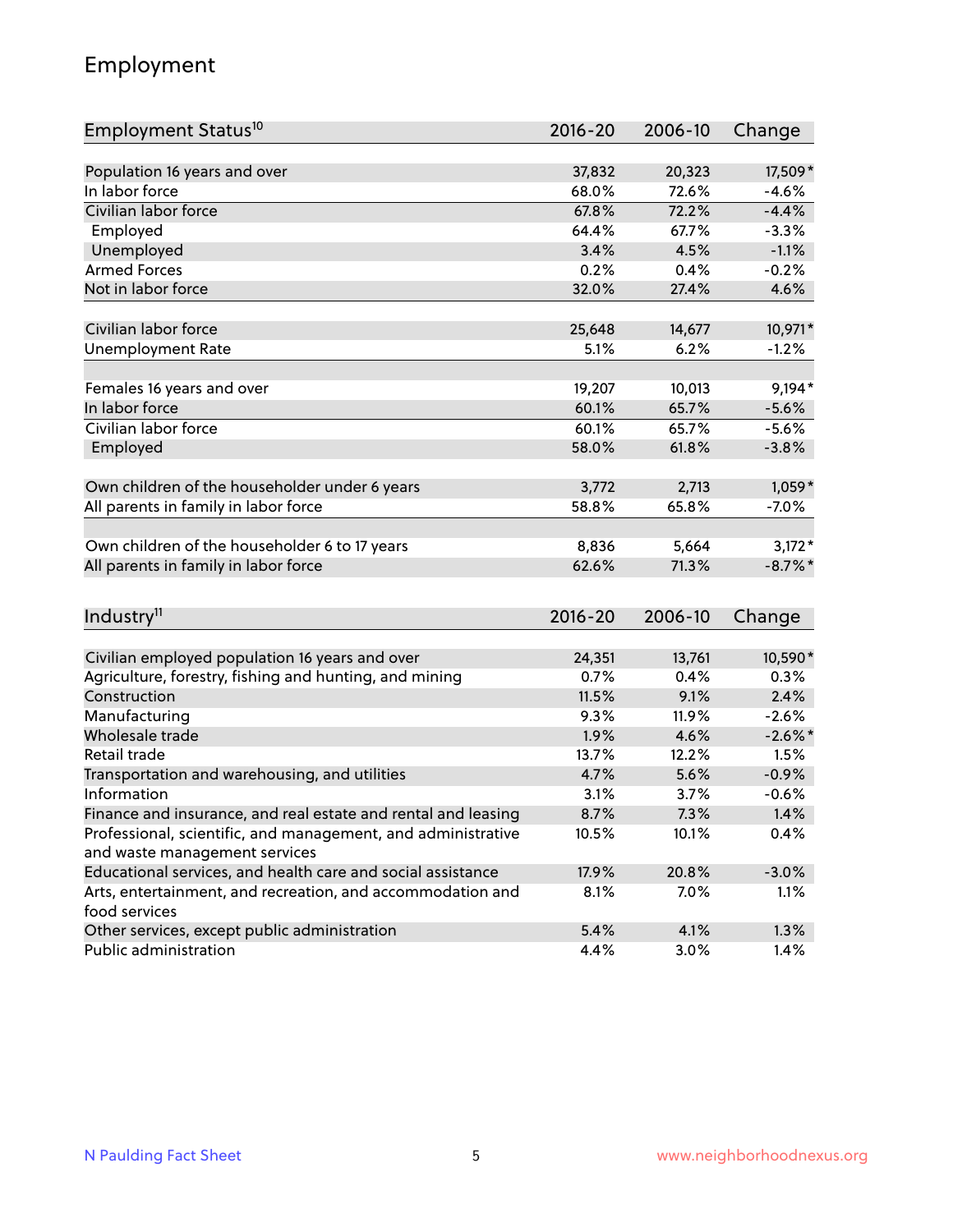# Employment, continued...

| Occupation <sup>12</sup>                                                    | $2016 - 20$ | 2006-10 | Change  |
|-----------------------------------------------------------------------------|-------------|---------|---------|
| Civilian employed population 16 years and over                              | 24,351      | 13,761  | 10,590* |
| Management, business, science, and arts occupations                         | 41.3%       | 39.8%   | 1.5%    |
| Service occupations                                                         | 13.9%       | 12.2%   | 1.8%    |
| Sales and office occupations                                                | 26.0%       | 25.8%   | 0.2%    |
|                                                                             | 11.0%       |         | 0.7%    |
| Natural<br>and<br>resources,<br>construction,<br>maintenance<br>occupations |             | 10.3%   |         |
| Production, transportation, and material moving occupations                 | 7.8%        | 12.0%   | $-4.2%$ |
| Class of Worker <sup>13</sup>                                               | $2016 - 20$ | 2006-10 | Change  |
|                                                                             |             |         |         |
| Civilian employed population 16 years and over                              | 24,351      | 13,761  | 10,590* |
| Private wage and salary workers                                             | 84.2%       | 79.2%   | 5.0%    |
| Government workers                                                          | 12.3%       | 14.6%   | $-2.3%$ |
| Self-employed in own not incorporated business workers                      | 3.4%        | 6.0%    | $-2.6%$ |
| Unpaid family workers                                                       | 0.1%        | 0.2%    | $-0.1%$ |
| Job Flows <sup>14</sup>                                                     | 2019        | 2010    | Change  |
|                                                                             |             |         |         |
| Total Jobs in district                                                      | 4,471       | 2,658   | 1,813   |
| Held by residents of district                                               | 20.4%       | 18.4%   | 2.0%    |
| Held by non-residents of district                                           | 79.6%       | 81.6%   | $-2.0%$ |
| Jobs by Industry Sector <sup>15</sup>                                       | 2019        | 2010    | Change  |
|                                                                             |             |         |         |
| Total Jobs in district                                                      | 4,471       | 2,658   | 1,813   |
| Goods Producing sectors                                                     | 12.6%       | 8.3%    | 4.3%    |
| Trade, Transportation, and Utilities sectors                                | 20.8%       | 23.1%   | $-2.2%$ |
| All Other Services sectors                                                  | 66.6%       | 68.6%   | $-2.0%$ |
|                                                                             |             |         |         |
| Total Jobs in district held by district residents                           | 911         | 488     | 423     |
| <b>Goods Producing sectors</b>                                              | 13.4%       | 15.6%   | $-2.2%$ |
| Trade, Transportation, and Utilities sectors                                | 11.6%       | 10.7%   | 1.0%    |
| All Other Services sectors                                                  | 75.0%       | 73.8%   | 1.2%    |
|                                                                             |             |         |         |
| Jobs by Earnings <sup>16</sup>                                              | 2019        | 2010    | Change  |
|                                                                             |             |         |         |
| Total Jobs in district                                                      | 4,471       | 2,658   | 1,813   |
| Jobs with earnings \$1250/month or less                                     | 27.5%       | 34.1%   | $-6.6%$ |
| Jobs with earnings \$1251/month to \$3333/month                             | 37.8%       | 40.5%   | $-2.7%$ |
| Jobs with earnings greater than \$3333/month                                | 34.6%       | 25.4%   | 9.3%    |
| Total Jobs in district held by district residents                           | 911         | 488     | 423     |
| Jobs with earnings \$1250/month or less                                     | 35.7%       | 40.0%   | $-4.3%$ |
| Jobs with earnings \$1251/month to \$3333/month                             | 30.6%       | 30.1%   | 0.5%    |
| Jobs with earnings greater than \$3333/month                                | 33.7%       | 29.9%   | 3.8%    |
|                                                                             |             |         |         |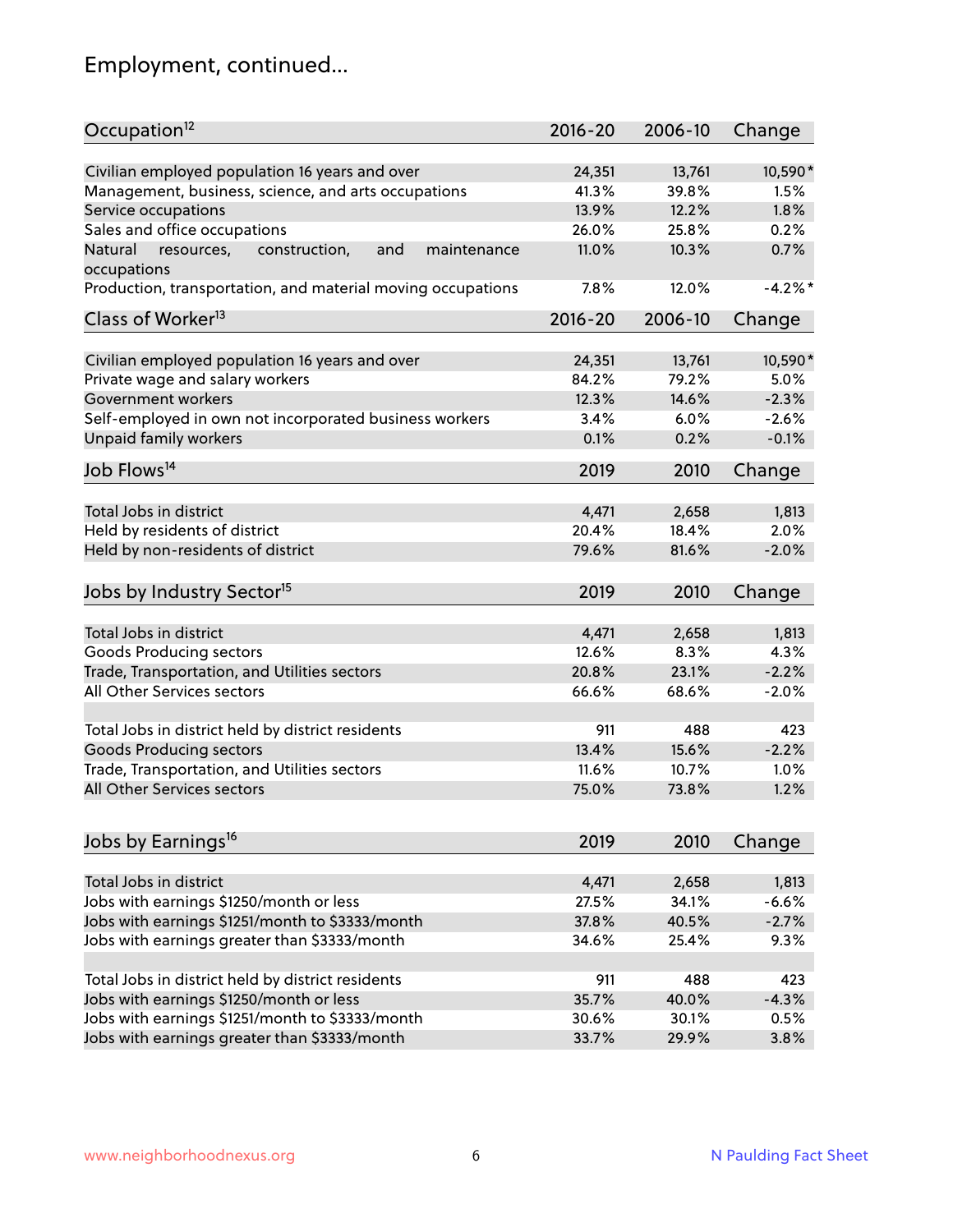# Employment, continued...

| Change<br>2019<br>2010    |
|---------------------------|
|                           |
| 1,813<br>4,471<br>2,658   |
| $-0.4%$<br>28.4%<br>28.0% |
| $-4.6%$<br>53.8%<br>58.4% |
| 5.0%<br>18.1%<br>13.1%    |
|                           |
| 423<br>911<br>488         |
| 1.9%<br>27.1%<br>25.2%    |
| $-3.7%$<br>60.7%<br>57.0% |
| 1.8%<br>15.9%<br>14.1%    |
|                           |

#### Education

| School Enrollment <sup>18</sup>                | $2016 - 20$ | 2006-10 | Change     |
|------------------------------------------------|-------------|---------|------------|
|                                                |             |         |            |
| Population 3 years and over enrolled in school | 13,769      | 8,983   | 4,786*     |
| Nursery school, preschool                      | $7.9\%$     | 10.9%   | $-3.0\%$   |
| Kindergarten                                   | 2.6%        | 5.4%    | $-2.8\%$ * |
| Elementary school (grades 1-8)                 | 44.4%       | 45.0%   | $-0.6%$    |
| High school (grades 9-12)                      | 21.7%       | 21.1%   | 0.6%       |
| College or graduate school                     | 23.5%       | 17.7%   | $5.8\%$ *  |
| Educational Attainment <sup>19</sup>           | $2016 - 20$ | 2006-10 | Change     |
|                                                |             |         |            |
| Population 25 years and over                   | 32,432      | 17,502  | 14,930*    |
| Less than 9th grade                            | 3.1%        | 3.1%    | $0.0\%$    |
| 9th to 12th grade, no diploma                  | 4.3%        | 8.1%    | $-3.8\%$ * |
| High school graduate (includes equivalency)    | 27.4%       | 29.2%   | $-1.8%$    |
| Some college, no degree                        | 27.8%       | 22.8%   | $5.0\%$ *  |
| Associate's degree                             | 8.7%        | 7.4%    | 1.3%       |
| Bachelor's degree                              | 18.0%       | 20.9%   | $-2.8%$    |
| Graduate or professional degree                | 10.6%       | 8.5%    | 2.1%       |
|                                                |             |         |            |
| Percent high school graduate or higher         | 92.6%       | 88.9%   | 3.8%       |
| Percent bachelor's degree or higher            | 28.6%       | 29.4%   | $-0.8%$    |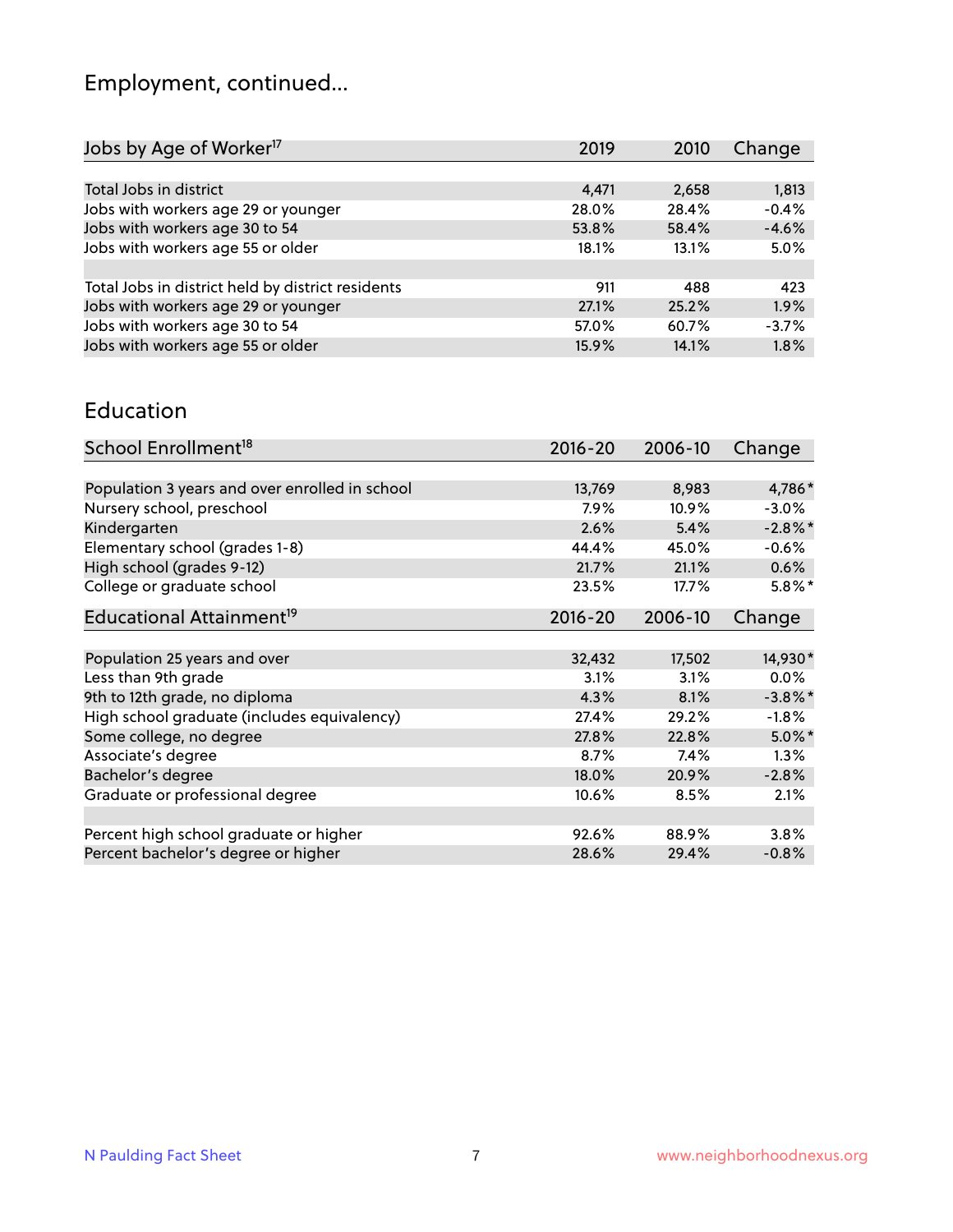## Housing

| Households by Type <sup>20</sup>                     | 2016-20 | 2006-10 | Change    |
|------------------------------------------------------|---------|---------|-----------|
|                                                      |         |         |           |
| <b>Total households</b>                              | 15,641  | 9,061   | $6,580*$  |
| Family households (families)                         | 84.9%   | 86.2%   | $-1.3%$   |
| With own children under 18 years                     | 46.0%   | 47.5%   | $-1.5%$   |
| Married-couple family                                | 73.3%   | 74.0%   | $-0.6%$   |
| With own children of the householder under 18 years  | 39.9%   | 40.3%   | $-0.4%$   |
| Male householder, no wife present, family            | 3.8%    | 3.0%    | 0.8%      |
| With own children of the householder under 18 years  | 2.2%    | 1.0%    | 1.2%      |
| Female householder, no husband present, family       | 7.7%    | 9.2%    | $-1.4%$   |
| With own children of the householder under 18 years  | 3.9%    | 6.2%    | $-2.3%$   |
| Nonfamily households                                 | 15.1%   | 13.8%   | 1.3%      |
| Householder living alone                             | 11.6%   | 10.3%   | 1.3%      |
| 65 years and over                                    | 3.9%    | 1.8%    | $2.1\%$ * |
|                                                      |         |         |           |
| Households with one or more people under 18 years    | 49.5%   | 50.5%   | $-1.1%$   |
| Households with one or more people 65 years and over | 21.2%   | 14.0%   | $7.2\%$ * |
|                                                      |         |         |           |
| Average household size                               | 3.10    | 3.06    | 0.03      |
| Average family size                                  | 3.33    | 3.28    | 0.04      |
|                                                      |         |         |           |
| Housing Occupancy <sup>21</sup>                      | 2016-20 | 2006-10 | Change    |
|                                                      |         |         |           |
| Total housing units                                  | 15,874  | 10,063  | $5,811*$  |
| Occupied housing units                               | 98.5%   | 90.0%   | $8.5\%$ * |
| Vacant housing units                                 | 1.5%    | 10.0%   | $-8.5%$ * |
|                                                      |         |         |           |
| Homeowner vacancy rate                               | 0.9     | 3.1     | $-2.3$    |
| Rental vacancy rate                                  | 0.0     | 0.9     | $-0.9$    |
|                                                      |         |         |           |
|                                                      |         |         |           |
| Units in Structure <sup>22</sup>                     | 2016-20 | 2006-10 | Change    |
| Total housing units                                  | 15,874  | 10,063  | $5,811*$  |
| 1-unit, detached                                     | 97.5%   | 95.9%   | 1.6%      |
|                                                      |         |         |           |
| 1-unit, attached                                     | 0.4%    | 0.5%    | $-0.1%$   |
| 2 units                                              | 0.0%    | 0.0%    | 0.0%      |
| 3 or 4 units                                         | 0.0%    | 0.0%    | 0.0%      |
| 5 to 9 units                                         | 0.1%    | 0.0%    | 0.1%      |
| 10 to 19 units                                       | 0.0%    | 0.0%    | 0.0%      |
| 20 or more units                                     | $0.0\%$ | 0.0%    | 0.0%      |
| Mobile home                                          | 1.9%    | 3.6%    | $-1.7\%$  |
| Boat, RV, van, etc.                                  | 0.0%    | $0.0\%$ | $0.0\%$   |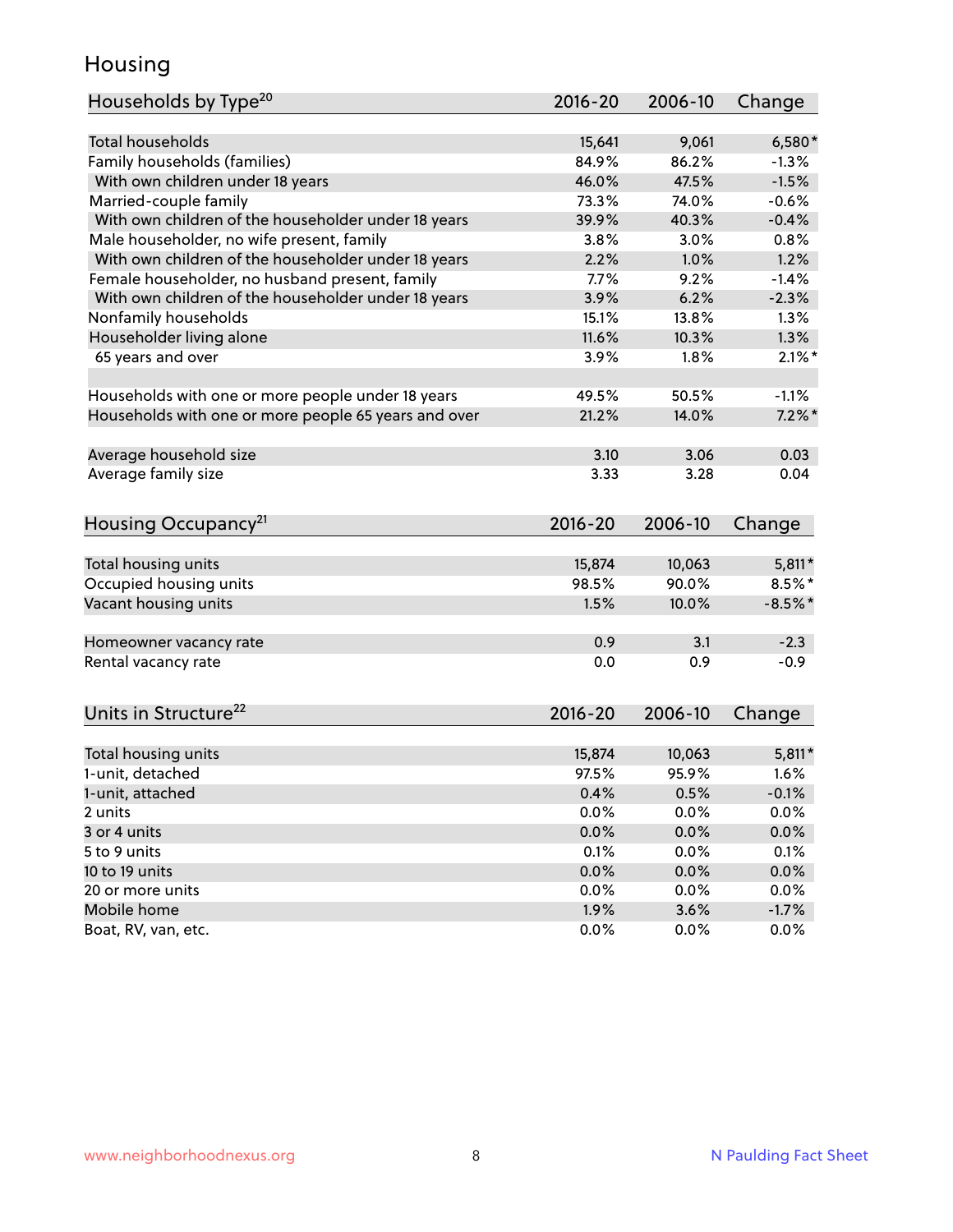## Housing, Continued...

| Year Structure Built <sup>23</sup>             | 2016-20     | 2006-10 | Change      |
|------------------------------------------------|-------------|---------|-------------|
| Total housing units                            | 15,874      | 10,063  | $5,811*$    |
| Built 2014 or later                            | 16.3%       | (X)     | (X)         |
| Built 2010 to 2013                             | 2.3%        | (X)     | (X)         |
| Built 2000 to 2009                             | 48.1%       | 44.2%   | 4.0%        |
| Built 1990 to 1999                             | 18.3%       | 26.5%   | $-8.2\%$ *  |
| Built 1980 to 1989                             | 8.9%        | 16.5%   | $-7.6\%$ *  |
| Built 1970 to 1979                             | 3.8%        | 6.2%    | $-2.4%$     |
| Built 1960 to 1969                             | 1.2%        | 1.7%    | $-0.5%$     |
| Built 1950 to 1959                             | 0.5%        | 2.6%    | $-2.0%$     |
| Built 1940 to 1949                             | 0.3%        | 0.6%    | $-0.3%$     |
| Built 1939 or earlier                          | 0.3%        | 1.7%    | $-1.4%$     |
| Housing Tenure <sup>24</sup>                   | $2016 - 20$ | 2006-10 | Change      |
|                                                |             |         |             |
| Occupied housing units                         | 15,641      | 9,061   | $6,580*$    |
| Owner-occupied                                 | 85.4%       | 94.2%   | $-8.8\%$ *  |
| Renter-occupied                                | 14.6%       | 5.8%    | $8.8\%$ *   |
| Average household size of owner-occupied unit  | 3.09        | 3.09    | $-0.00$     |
| Average household size of renter-occupied unit | 3.15        | 2.61    | $0.54*$     |
| Residence 1 Year Ago <sup>25</sup>             | $2016 - 20$ | 2006-10 | Change      |
|                                                |             |         |             |
| Population 1 year and over                     | 48,354      | 27,898  | 20,456*     |
| Same house                                     | 89.3%       | 89.9%   | $-0.5%$     |
| Different house in the U.S.                    | 10.6%       | 9.9%    | 0.6%        |
| Same county                                    | 3.8%        | 4.9%    | $-1.1%$     |
| Different county                               | 6.8%        | 5.0%    | 1.8%        |
| Same state                                     | 5.4%        | 3.8%    | 1.6%        |
| Different state                                | 1.4%        | 1.2%    | 0.1%        |
| Abroad                                         | 0.1%        | 0.2%    | $-0.1%$     |
| Value of Housing Unit <sup>26</sup>            | $2016 - 20$ | 2006-10 | Change      |
| Owner-occupied units                           | 13,356      | 8,537   | 4,819*      |
| Less than \$50,000                             | 1.7%        | 1.8%    | $-0.1%$     |
| \$50,000 to \$99,999                           | 2.5%        | 3.0%    | $-0.5%$     |
| \$100,000 to \$149,999                         | 5.4%        | 22.8%   | $-17.3\%$ * |
| \$150,000 to \$199,999                         | 17.1%       | 23.3%   | $-6.2\%$ *  |
| \$200,000 to \$299,999                         | 36.6%       | 32.6%   | 4.0%        |
| \$300,000 to \$499,999                         | 32.4%       | 13.7%   | 18.6%*      |
| \$500,000 to \$999,999                         | 3.8%        | 2.6%    | 1.3%        |
| \$1,000,000 or more                            | 0.4%        | 0.2%    | 0.2%        |
| Median (dollars)                               | 259,085     | 197,731 | 61,354*     |
| Mortgage Status <sup>27</sup>                  | $2016 - 20$ | 2006-10 | Change      |
| Owner-occupied units                           | 13,356      | 8,537   | 4,819*      |
| Housing units with a mortgage                  | 79.8%       | 85.2%   | $-5.4\%$ *  |
| Housing units without a mortgage               | 20.2%       | 14.8%   | $5.4\%$ *   |
|                                                |             |         |             |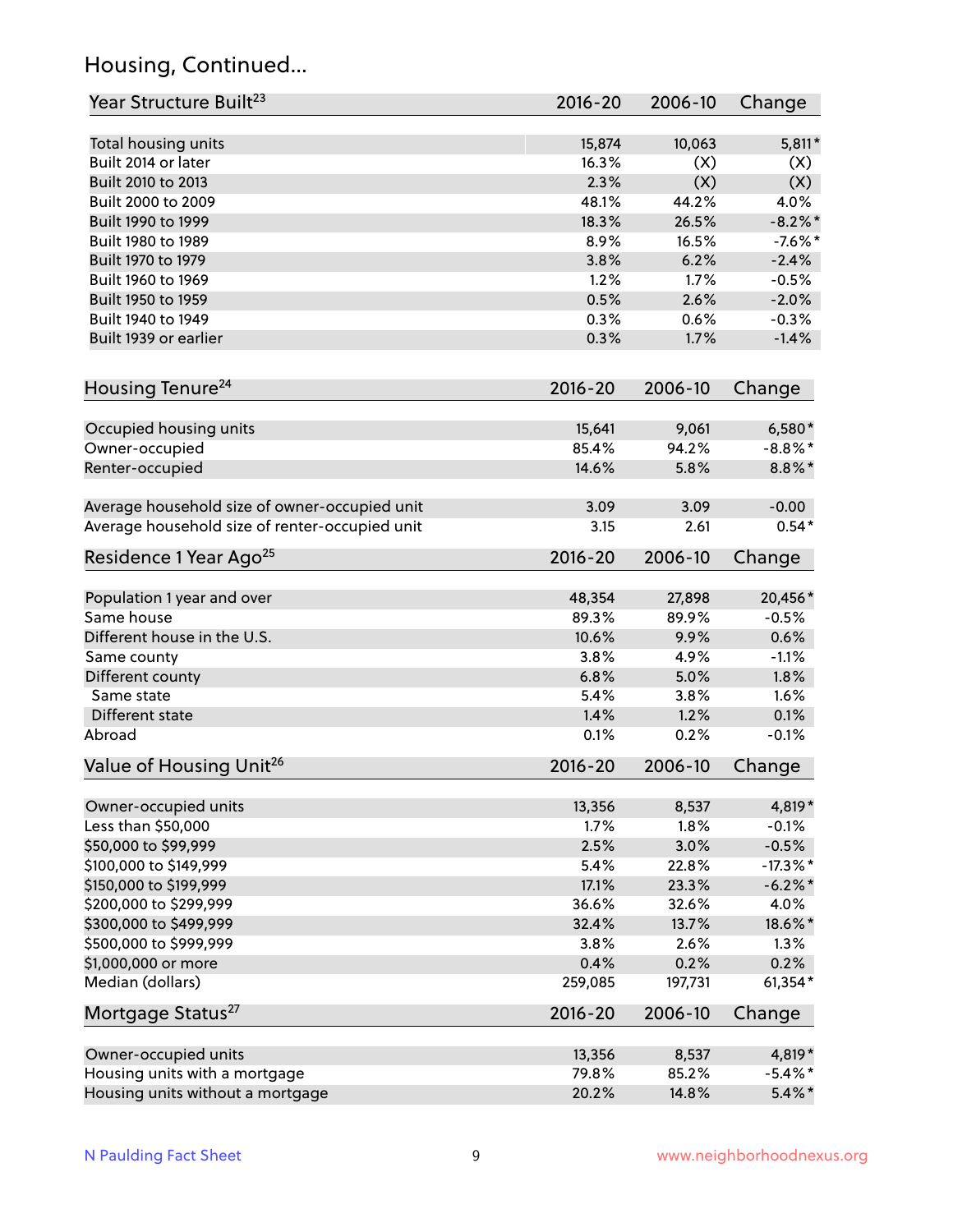## Housing, Continued...

| Selected Monthly Owner Costs <sup>28</sup>                                            | 2016-20     | 2006-10 | Change     |
|---------------------------------------------------------------------------------------|-------------|---------|------------|
| Housing units with a mortgage                                                         | 10,657      | 7,271   | 3,386*     |
| Less than \$300                                                                       | 0.3%        | 0.0%    | 0.3%       |
| \$300 to \$499                                                                        | 0.7%        | 0.2%    | 0.6%       |
| \$500 to \$999                                                                        | 7.8%        | 12.3%   | $-4.4%$    |
| \$1,000 to \$1,499                                                                    | 25.3%       | 32.5%   | $-7.2\%$ * |
| \$1,500 to \$1,999                                                                    | 30.9%       | 30.0%   | $0.9\%$    |
| \$2,000 to \$2,999                                                                    | 31.6%       | 17.6%   | 14.0%*     |
| \$3,000 or more                                                                       | 3.3%        | 7.4%    | $-4.1%$ *  |
| Median (dollars)                                                                      | 1,757       | 1,584   | $173*$     |
| Housing units without a mortgage                                                      | 2,699       | 1,266   | $1,433*$   |
| Less than \$150                                                                       | 1.0%        | 2.2%    | $-1.2%$    |
| \$150 to \$249                                                                        | 5.0%        | 7.7%    | $-2.8%$    |
| \$250 to \$349                                                                        | 9.0%        | 15.9%   | $-6.8%$    |
| \$350 to \$499                                                                        | 33.9%       | 37.8%   | $-3.9%$    |
| \$500 to \$699                                                                        | 32.2%       | 21.8%   | 10.4%      |
| \$700 or more                                                                         | 18.9%       | 14.6%   | 4.3%       |
| Median (dollars)                                                                      | 506         | 452     | $54*$      |
| Selected Monthly Owner Costs as a Percentage of<br>Household Income <sup>29</sup>     | $2016 - 20$ | 2006-10 | Change     |
| Housing units with a mortgage (excluding units where<br>SMOCAPI cannot be computed)   | 10,639      | 7,264   | $3,375*$   |
| Less than 20.0 percent                                                                | 48.2%       | 33.4%   | 14.8%*     |
| 20.0 to 24.9 percent                                                                  | 19.1%       | 20.0%   | $-0.9%$    |
| 25.0 to 29.9 percent                                                                  | 9.7%        | 15.4%   | $-5.7\%$ * |
| 30.0 to 34.9 percent                                                                  | 4.1%        | 13.9%   | $-9.9\%*$  |
| 35.0 percent or more                                                                  | 18.9%       | 17.2%   | 1.6%       |
| Not computed                                                                          | 18          | 7       | 11         |
| Housing unit without a mortgage (excluding units where<br>SMOCAPI cannot be computed) | 2,602       | 1,266   | 1,336*     |
| Less than 10.0 percent                                                                | 50.9%       | 55.0%   | $-4.1%$    |
| 10.0 to 14.9 percent                                                                  | 18.8%       | 15.2%   | 3.6%       |
| 15.0 to 19.9 percent                                                                  | 7.8%        | 9.4%    | $-1.6%$    |
| 20.0 to 24.9 percent                                                                  | 8.5%        | 5.8%    | 2.7%       |
| 25.0 to 29.9 percent                                                                  | 3.2%        | 4.1%    | $-0.9%$    |
| 30.0 to 34.9 percent                                                                  | 1.1%        | 3.1%    | $-2.0%$    |
| 35.0 percent or more                                                                  | 9.8%        | 7.5%    | 2.3%       |
| Not computed                                                                          | 97          | 0       | 97         |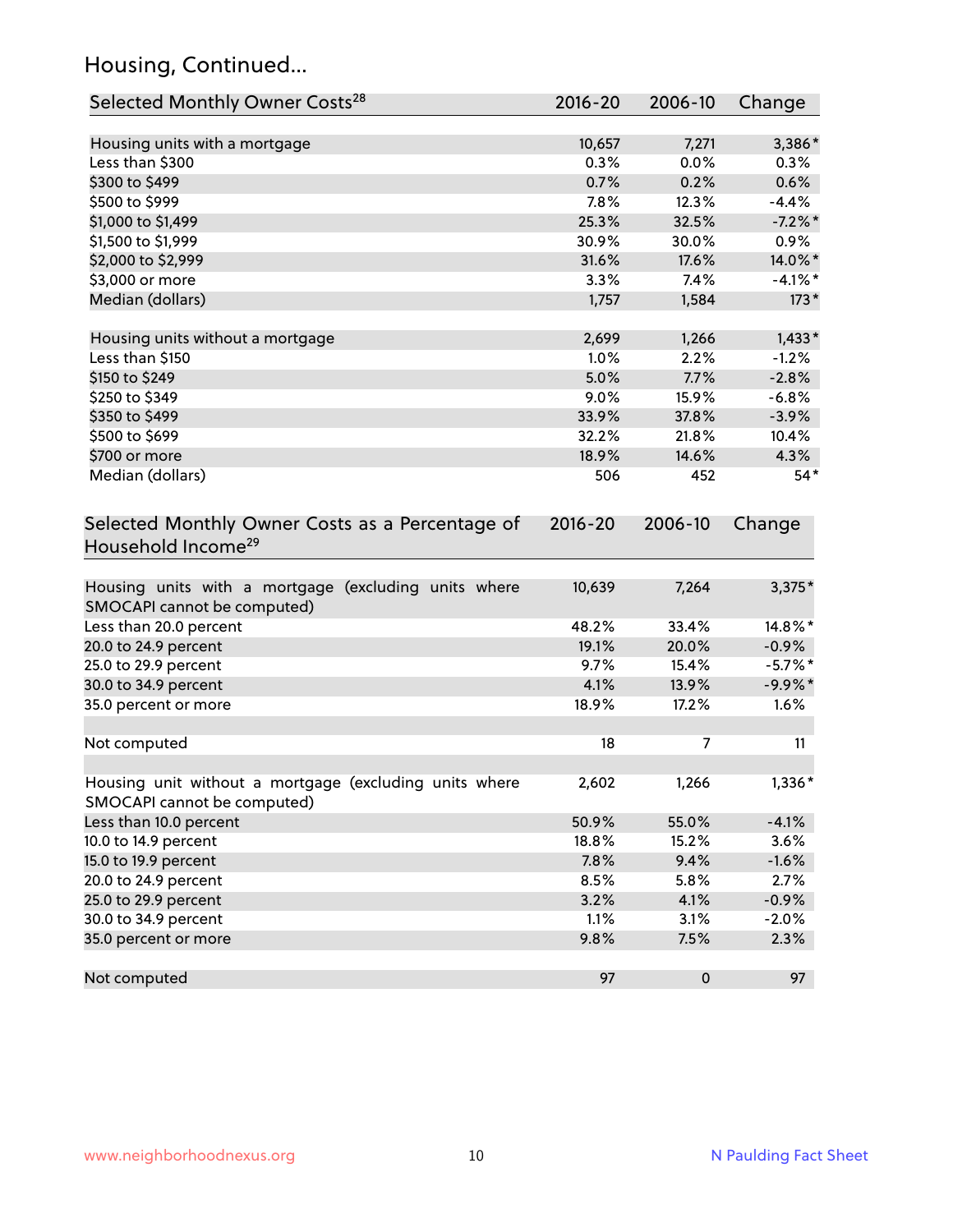## Housing, Continued...

| Gross Rent <sup>30</sup>                                                       | 2016-20     | 2006-10 | Change     |
|--------------------------------------------------------------------------------|-------------|---------|------------|
| Occupied units paying rent                                                     | 2,115       | 482     | $1,633*$   |
| Less than \$200                                                                | 0.0%        | 3.3%    | $-3.3%$    |
| \$200 to \$499                                                                 | 0.7%        | 4.1%    | $-3.5%$    |
| \$500 to \$749                                                                 | 3.5%        | 6.6%    | $-3.2%$    |
| \$750 to \$999                                                                 | 5.6%        | 45.4%   | $-39.8%$   |
| \$1,000 to \$1,499                                                             | 38.5%       | 30.3%   | 8.2%       |
| \$1,500 to \$1,999                                                             | 43.4%       | 8.1%    | 35.3%      |
| \$2,000 or more                                                                | 8.3%        | 2.1%    | 6.2%       |
| Median (dollars)                                                               | 1,520       | 1,185   | 335*       |
| No rent paid                                                                   | 170         | 42      | 128        |
| Gross Rent as a Percentage of Household Income <sup>31</sup>                   | 2016-20     | 2006-10 | Change     |
| Occupied units paying rent (excluding units where GRAPI<br>cannot be computed) | 2,115       | 482     | $1,633*$   |
| Less than 15.0 percent                                                         | 11.0%       | 20.5%   | $-9.6%$    |
| 15.0 to 19.9 percent                                                           | 14.0%       | 13.7%   | 0.3%       |
| 20.0 to 24.9 percent                                                           | 10.9%       | 13.9%   | $-3.0%$    |
| 25.0 to 29.9 percent                                                           | 26.5%       | 5.6%    | 20.9%      |
| 30.0 to 34.9 percent                                                           | 16.9%       | 0.0%    | 16.9%      |
| 35.0 percent or more                                                           | 20.7%       | 46.3%   | $-25.6%$   |
| Not computed                                                                   | 170         | 42      | 128        |
| Transportation                                                                 |             |         |            |
| Commuting to Work <sup>32</sup>                                                | 2016-20     | 2006-10 | Change     |
| Workers 16 years and over                                                      | 23,986      | 13,605  | 10,381*    |
| Car, truck, or van - drove alone                                               | 79.4%       | 80.4%   | $-1.0%$    |
| Car, truck, or van - carpooled                                                 | 6.2%        | 11.1%   | $-4.9\%$ * |
| Public transportation (excluding taxicab)                                      | 1.8%        | 0.5%    | 1.3%       |
| Walked                                                                         | 0.2%        | 0.1%    | 0.1%       |
| Other means                                                                    | 1.0%        | 0.6%    | 0.4%       |
| Worked at home                                                                 | 11.4%       | 7.3%    | $4.1\%$ *  |
| Mean travel time to work (minutes)                                             | 42.2        | 39.7    | $2.5*$     |
| Vehicles Available <sup>33</sup>                                               | $2016 - 20$ | 2006-10 | Change     |
| Occupied housing units                                                         | 15,641      | 9,061   | 6,580*     |
| No vehicles available                                                          | 1.6%        | 1.0%    | 0.7%       |
| 1 vehicle available                                                            | 15.8%       | 14.5%   | 1.3%       |
| 2 vehicles available                                                           | 44.7%       | 52.6%   | $-7.9%$ *  |
| 3 or more vehicles available                                                   | 37.9%       | 32.0%   | 6.0%       |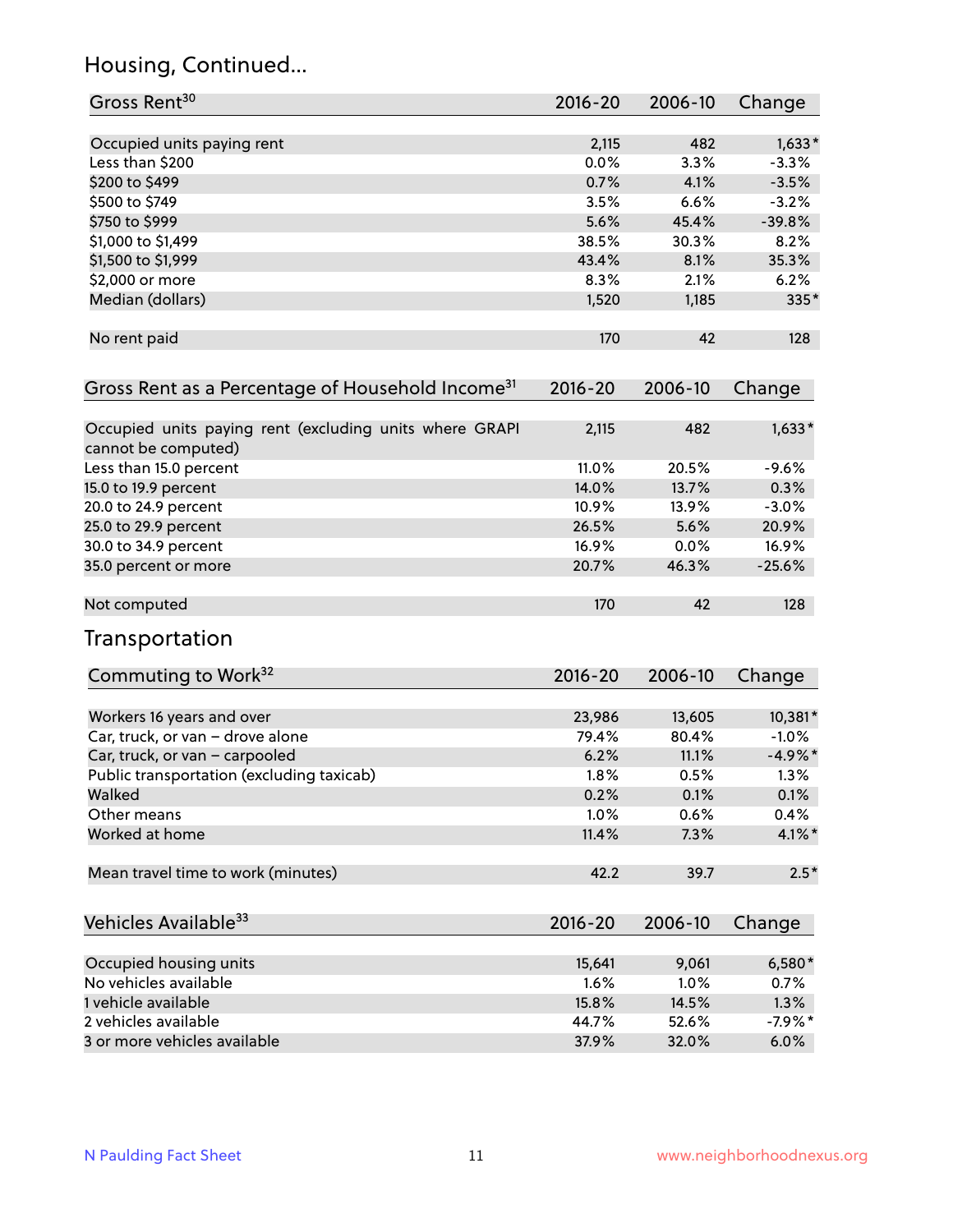#### Health

| Health Insurance coverage <sup>34</sup> | 2016-20 |
|-----------------------------------------|---------|
|-----------------------------------------|---------|

| Civilian Noninstitutionalized Population                | 48,403 |
|---------------------------------------------------------|--------|
| With health insurance coverage                          | 88.9%  |
| With private health insurance coverage                  | 78.3%  |
| With public health coverage                             | 21.1%  |
| No health insurance coverage                            | 11.1%  |
| Civilian Noninstitutionalized Population Under 19 years | 13,549 |
| No health insurance coverage                            | 9.2%   |
| Civilian Noninstitutionalized Population 19 to 64 years | 30,170 |
| In labor force:                                         | 23,935 |
| Employed:                                               | 22,944 |
| With health insurance coverage                          | 89.3%  |
| With private health insurance coverage                  | 87.2%  |
| With public coverage                                    | 6.0%   |
| No health insurance coverage                            | 10.7%  |
| Unemployed:                                             | 991    |
| With health insurance coverage                          | 67.7%  |
| With private health insurance coverage                  | 52.8%  |
| With public coverage                                    | 14.9%  |
| No health insurance coverage                            | 32.3%  |
| Not in labor force:                                     | 6,235  |
| With health insurance coverage                          | 78.5%  |
| With private health insurance coverage                  | 68.4%  |
| With public coverage                                    | 26.6%  |
| No health insurance coverage                            | 21.5%  |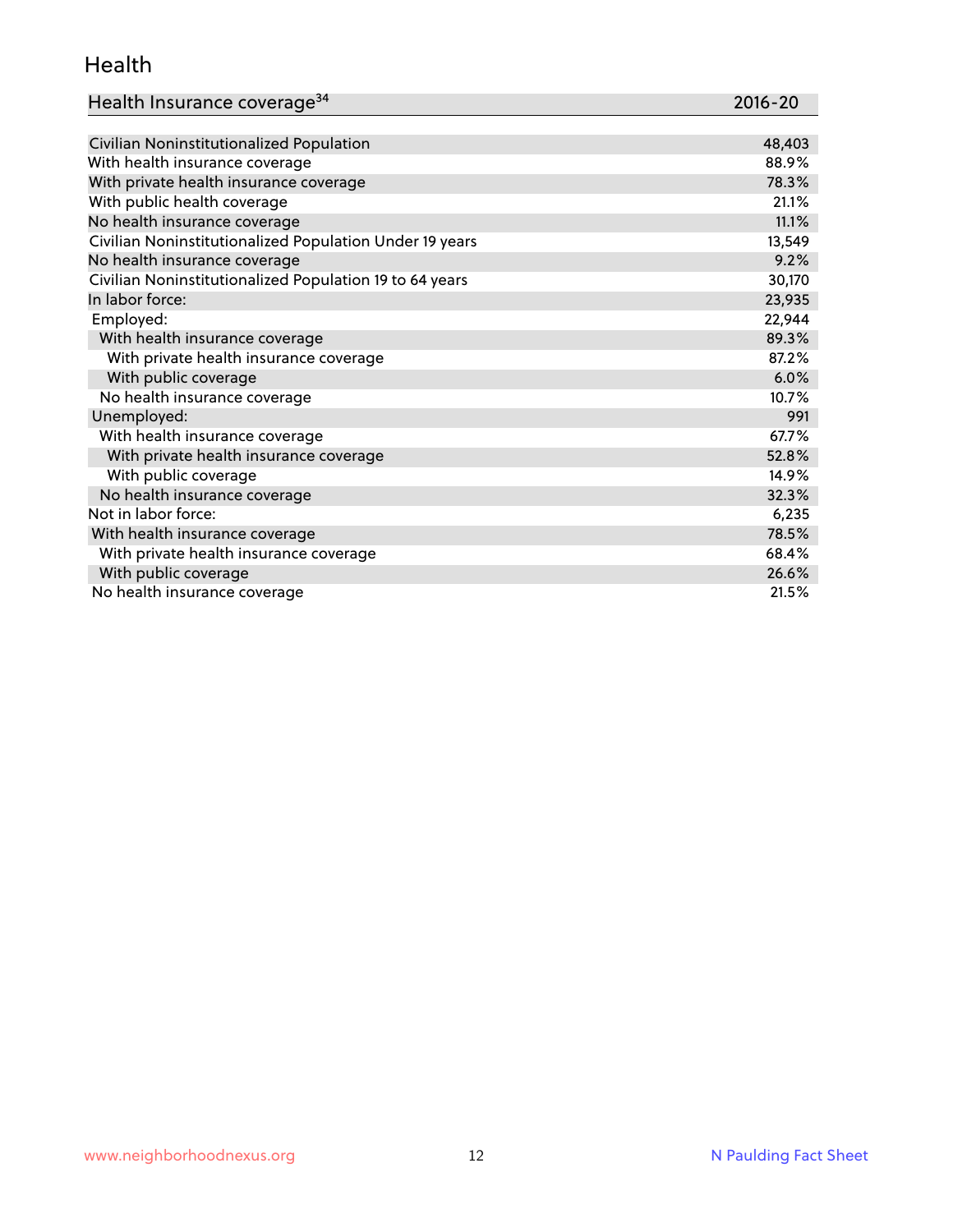## Employment Forecasts

| Forecast Employment by Sector <sup>35</sup>      | 2030     | 2020         | Change    |
|--------------------------------------------------|----------|--------------|-----------|
|                                                  |          |              |           |
| <b>All Sectors</b>                               | 5,491    | 4,900        | 12.1%     |
| Goods Producing                                  | 343      | 562          | $-39.0%$  |
| Agriculture, forestry, fishing and hunting       | $\Omega$ | $\mathbf{1}$ | $-100.0%$ |
| Mining                                           | 0        | $\Omega$     | 0.0%      |
| Construction                                     | 264      | 477          | $-44.7%$  |
| Manufacturing                                    | 79       | 84           | $-6.0%$   |
| Service Providing                                | 865      | 781          | 10.8%     |
| Wholesale trade                                  | 248      | 159          | 56.0%     |
| Retail trade                                     | 401      | 425          | $-5.6%$   |
| Transportation and warehousing                   | 216      | 197          | 9.6%      |
| Utilities                                        | $\Omega$ | $\Omega$     | 0.0%      |
| Information                                      | 123      | 92           | 33.7%     |
| <b>Financial activities</b>                      | 373      | 290          | 28.6%     |
| Finance and insurance                            | 216      | 172          | 25.6%     |
| Real estate and rental and leasing               | 157      | 118          | 33.1%     |
| Professional and business services               | 390      | 294          | 32.7%     |
| Professional, scientific, and technical services | 381      | 284          | 34.2%     |
| Management of companies and enterprises          | 9        | 10           | $-10.0%$  |
| <b>Education and health services</b>             | 1,537    | 1,134        | 35.5%     |
| <b>Education services</b>                        | 1,244    | 898          | 38.5%     |
| Health care and social assistance                | 293      | 236          | 24.2%     |
| Leisure and hospitality                          | 1,043    | 891          | 17.1%     |
| Arts, entertainment, and recreation              | 145      | 110          | 31.8%     |
| Accommodation and food services                  | 898      | 781          | 15.0%     |
| Other services, except public administration     | 124      | 98           | 26.5%     |
| <b>Public administration</b>                     | 456      | 472          | $-3.4%$   |

## Population Forecasts

| Population Forecasts <sup>36</sup> | 2030   | 2020   | Change |
|------------------------------------|--------|--------|--------|
|                                    |        |        |        |
| <b>Total Population</b>            | 46.515 | 38.736 | 20.1%  |
| <b>Total Households</b>            | 16.864 | 13.886 | 21.4%  |